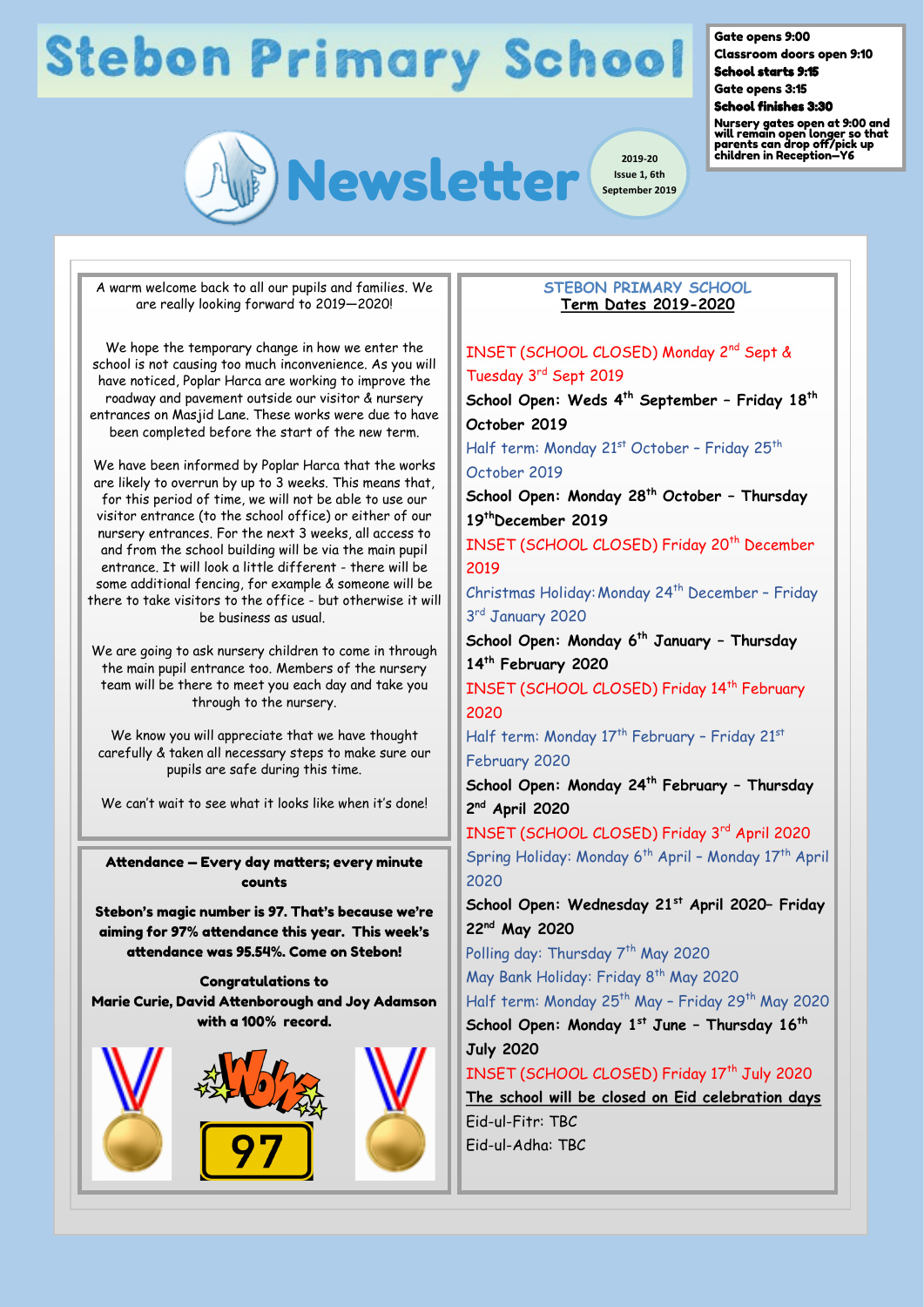## **Stebon Primary School**



#### Gate opens 9:00

**Classroom doors open 9:10 School starts 9:15** 

Gate opens 3:15

**School finishes 3:30** 

Nursery gates open at 9:00 and<br>will remain open longer so that<br>parents can drop off/pick up<br>children in Reception—Y6

## **FAMILY LEARNING**

### **Course Enrolment Week**

#### 16th - 20th September 2019

At Stebon we offer many opportunities for parents and carers to learn, gain experiences and continue their professional development.

Parents and carers will have the opportunity to enrol on various courses we have planned to run in the Family Learning Room this term

#### Get ready for English - Level 1 Mondays 12.30pm - 3.30pm

Course reference - C2421071 **DTN: 77071** 

This course is for students who have a good level of understanding of the English language, and would like to gain a recognised qualification. This could lead to a GCSE equivalent qualification. An assessment will be carried out on enrolment to ascertain which level you are working at. This is a popular course and many of our parents have gained qualifications in previous years.

Only 12 places are available. The course will be free of charge for parents on benefits, so please bring proof.

#### Functional Maths - Level 1 Tuesdays 9.30am - 12:30pm Course reference - C2421073

#### **DTN: 30271**

This course will provide the opportunity for students to brush up on their maths skills and prepare for a recognised qualification. An assessment will be carried out on enrolment to ascertain which level you are working at. Only 12 places are available. The course will be free of charge for parents on benefits, so please bring proof.

#### Coffee mornings

Thursdays 9:15am - 11am

Come along and get to know your school better. Make new friends and find out what is going on in your local community. Learn how to knit with our specialist knitting teacher. This is drop in session. No need to pre book.

#### ESOL

Friday 9am - 12:30pm Course reference - C2421070 PIN: 73924

This course is for parents who would like to gain confidence to speak English and learn basic reading and writing skills. An assessment will be carried out on enrolment to ascertain which level you are working at.

Only 12 places are available. The course will be free of charge for parents on benefits, so please bring proof.

Friday Afternoon Tea

 $1:30$ om -  $3$ om

These are drop in sessions to find out about healthy cooking and nutrition. No need to pre book.

You can enrol online by visiting www.wea.org.uk and use the relevant course reference and pin number.

Above sessions are held in the Family Learning Room at Stebon Primary. For further information please speak to Chanel.